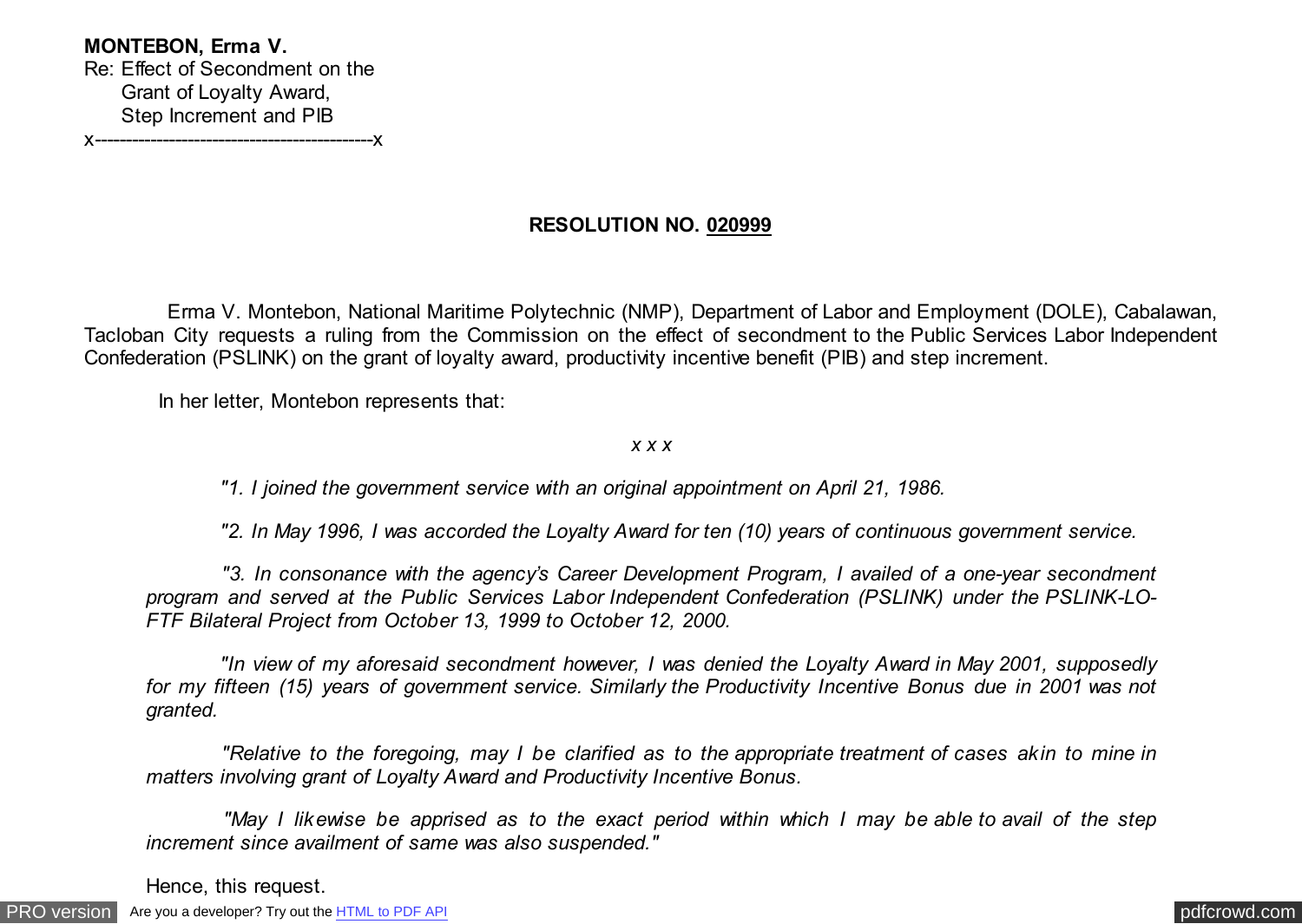At the outset, the Commission noted that Montebon's secondment to PSLINK, a non-government institution is not valid. While secondment to international bodies recognized by the Philippine government is allowed, **Section 6(c), Rule III of CSC Memorandum Circular No. 15, series of 1999** which is the applicable issuance, does not mention projects of nongovernmental organizations or public sector unions, as venue to which a government employee could be seconded even if they are funded by international organizations. Said rule provides, as follows:

 *"c. Secondment- movement of an employee from one department or agency to another which is temporary in nature and which may or may not require the issuance of an appointment which may either involve increase in compensation and benefits.*

 *"Acceptance thereof is voluntary on the part of the employee.*

 *"Secondment shall be governed by the following general guidelines:*

 *"i. Secondment shall be limited to employees occupying managerial, professional, technical and scientific positions.*

 *"ii. Secondment to international bodies/organizations recognized by the Philippine government may be allowed.*

 *"iii. Secondment for a period of one year or more shall be subject to approval by the Commission. In case the secondment of less than one year is extended and such extension shall cover a total period of one year or more, the extension shall be subject to the Commission's approval.*

 *"iv. Approval of the secondment shall be subject to the following conditions:*

 *'1. A Memorandum of Agreement or contract for secondment between the mother and receiving agency and concurred in by the employee shall be submitted to CSC within 30 days from signing of the contract.*

 *'A seconded employee shall not be allowed to report to the receiving agency earlier than the date of signing of the memorandum of agreement.*

 *'2. The period of secondment shall be for a maximum of three (3) years except otherwise provided by law or as required under bilateral/multilateral agreements.'*

 *"v. Any violation of the provisions of the Memorandum of Agreement shall be ground for discontinuance thereof without prejudice to the filing of disciplinary action against the person's responsible for the violation.*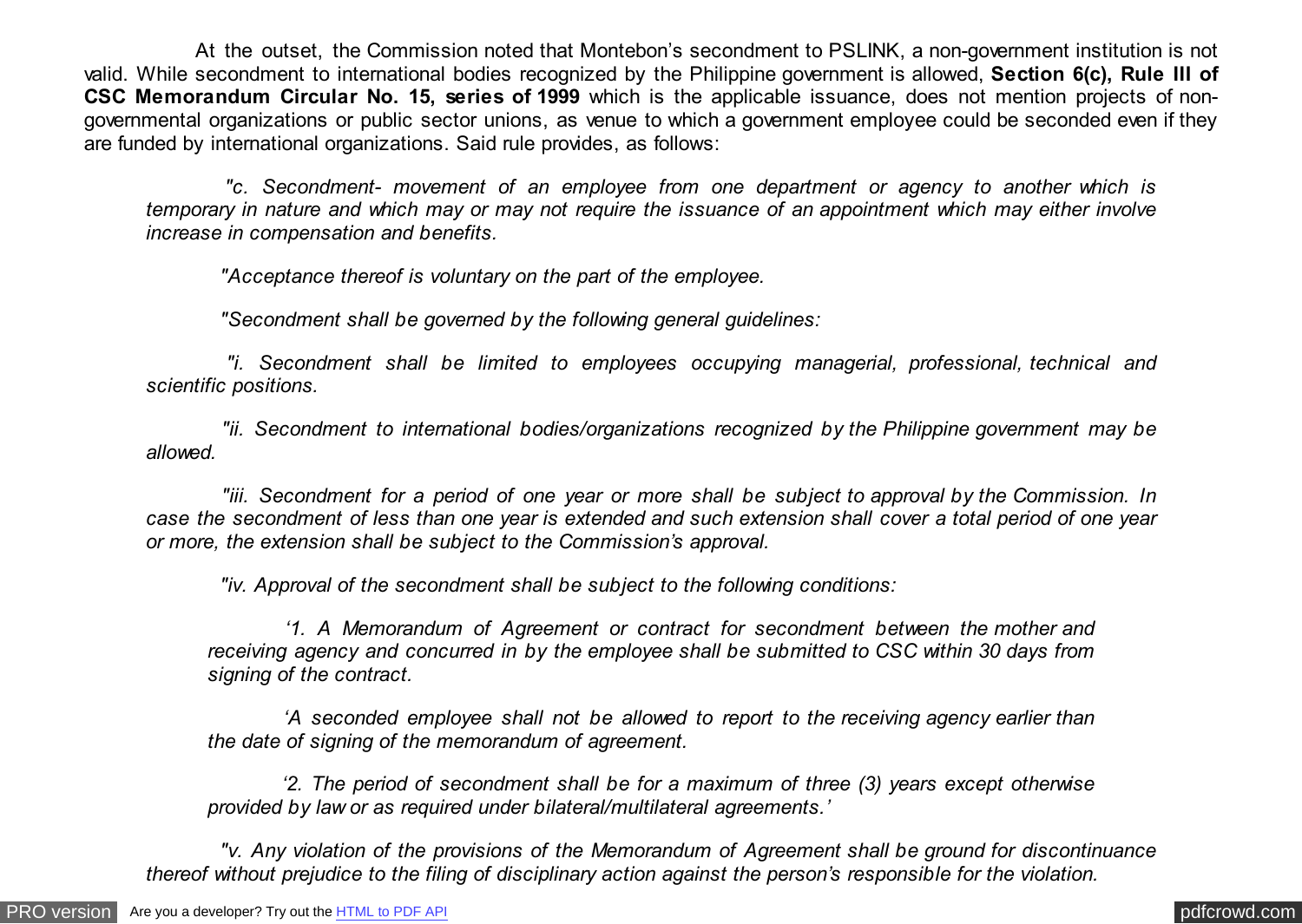*"vi. Acceptance of scholarship by seconded employee shall terminate the secondment.*

 *"vii. Paymemt of salaries of seconded employee shall be borne by the receiving agency. In case of a higher compensation covered by a duly issued appointment within the Philippine government, the same may be used for the purpose of computing his retirement benefits but not for the purpose of commutation of leave credits earned in the mother agency. In case of a lower compensation, the mother agency shall pay the difference. This rule does not apply in cases of secondment to international organizations.*

 *"viii. The seconded employee shall be on leave without pay in his mother agency for the duration of his secondment, and during such period, he may earn leave credits which are commutable immediately thereafter and payable by the receiving agency."*

 Nowhere in the aforequoted rule does it allow secondment to the private sector. Further, there is nothing in the records to show that it was approved by the Commission. Thus, strictly speaking, there is no secondment in Montebon's case. However, considering that it is already a *fait accompli* and was signed by then Department of Labor and Employment (DOLE) Secretary Bienvenido Laguesma and to avert a situation in which Montebon's rights and privileges would be unduly prejudiced, the Commission would no longer disturb the said construance.

 A perusal of Montebon's service record reveals that Montebon has been with the National Maritime Polytechnic, Tacloban City from April 21, 1986 to the present. In 1996, she was granted the Loyalty Award for ten years. However, the same benefit was not accorded to her in May 2001 because of her *"secondment"* to the PSLINK from October 13, 1999 to October 12, 2000.

 It is to be emphasized that secondment creates no gap in the government service of the employee who has been seconded. He/she is only considered on leave without pay in his/her mother agency for the duration of secondment. Thus, the employee seconded should have his/her services in the receiving agency credited as part of government service.

 Since the Loyalty Award is given to employees who have completed at least ten (10) years and five years thereafter of continuous and satisfactory service, the Commission is of the view that Montebon's secondment from October 13, 1999 to October 12, 2000 to the PSLINK, as evidenced by her secondment contract, shall bar her from receiving the said benefit. Pertinent to the discussion **is Memorandum Circular No. 17, s. 1999** which reads, in part, as follows:

 *"Section 7(e) Rule X of the Omnibus Rules Implementing Book V of E.O. 292 provides for the grant of incentive awards, which include among others the loyalty award which shall not be less than P100.00 per year of service chargeable to the savings of the agency.*

 *"In order to promote morale, efficiency and integrity, responsiveness and courtesy in the civil service, and to strengthen the merit and reward system, the Commission resolved to increase the loyalty cash award from*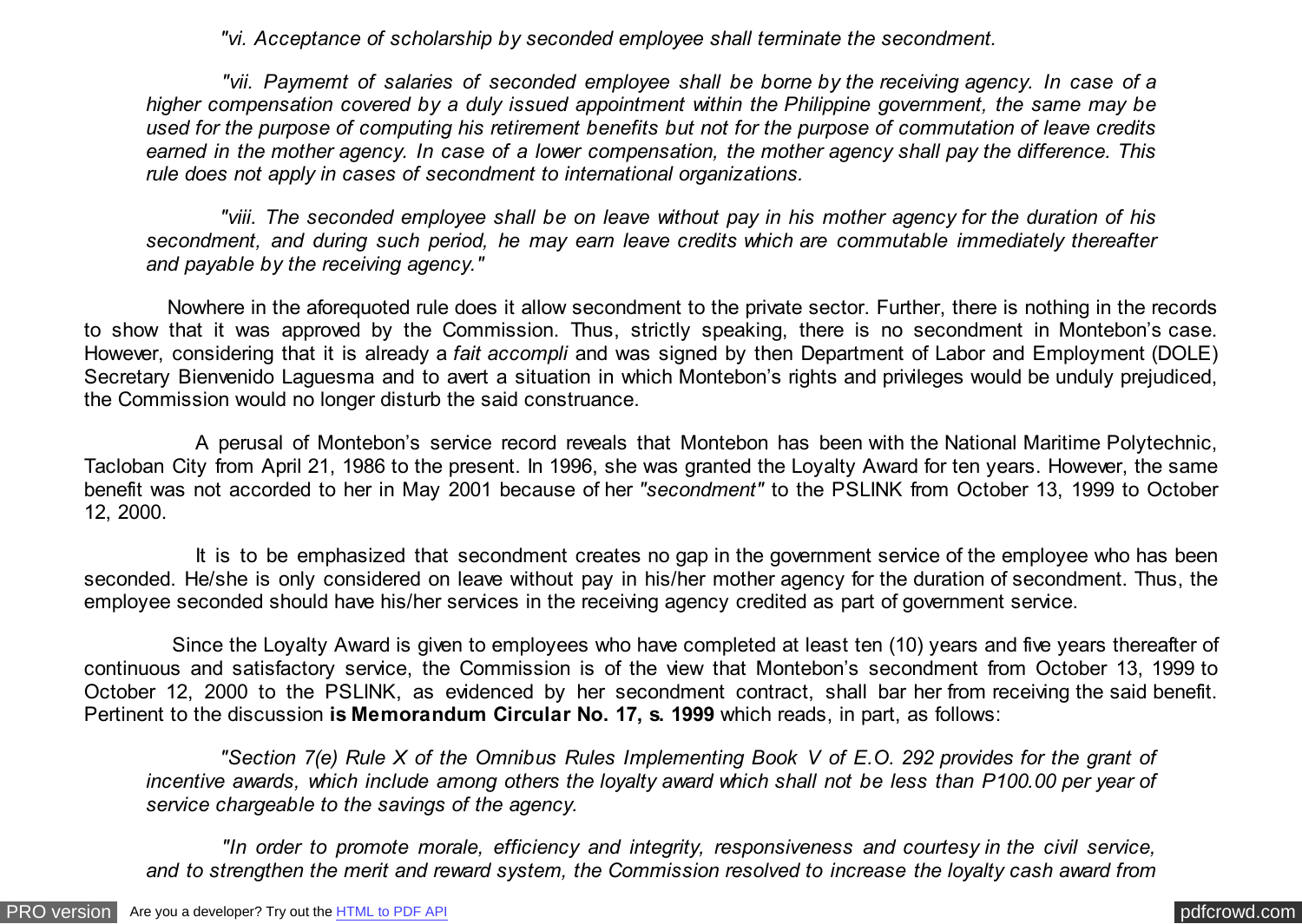*P100.00 to P300.00 per year of service to all government officials and employees who will complete at least ten (10) and quintuple years of continuous and satisfactory service effective July 1, 1999."*

 While the Commission allows that Montebon's service to the PSLINK from October 13, 1999 to October 12, 2000 be credited as part of her government service so she would not incur a gap of one year in her government service, said one-year period, however, will not be credited for the purpose of counting her years of service for the grant of the Loyalty Award. Thus, in Montebon's case, she has to wait for another year so as to complete a five-year of continuous service before she can be entitled to the grant of Loyalty Award.

 As regards Montebon's entitlement to the grant of Productivity Incentive Bonus (PIB), **Section 2 of Administrative Order No. 161 (PRESCRIBING A STANDARD INCENTIVE PAY SYSTEM BASED ON PRODUCTIVITY AND PERFORMANCE, FOR ALL OFFICIALS AND EMPLOYEES OF THE GOVERNMENT, NATIONAL AND LOCAL INCLUDING THOSE OF GOVERNMENT-OWNED AND/OR CONTROLLED CORPORATIONS AND GOVERNMENT FINANCIAL INSTITUTIONS AND FOR OTHER PURPOSES)** provides, as follows:

 *"SEC. 2. Coverage. The benefits herein authorized shall apply to all appointive officials and employees of the national government, local government units and government-owned and/or controlled corporations and government financial institutions, including casual, temporary and full-time contractual personnel whose employment is in the nature of regular personnel, who obtained at least a satisfactory performance rating for the two (2) semesters immediately preceding the year in which the incentive pay shall be released and who have contributed to the productivity of their office/agency as determined by their respective heads of agency; Provided, that, officials and employees of government sequestered/foreclosed corporations that are covered by the national labor laws being implemented by the Department of Labor and Employment shall not be entitled to the benefits prescribed in this Order." (Underlining supplied)*

 From the foregoing, it is clear that in order to be entitled to the PIB, two conditions must be present: first, that the official/employee must have rendered at least a satisfactory performance rating for the two (2) semesters immediately preceding the year in which the incentive pay shall be released, and second, that the official/employee must have contributed to the productivity of their office/agency as determined by the head of agency.

 Although Montebon's Performance Evaluation Report (PER) shows that during the period of her secondment, she was given a very satisfactory rating and the PSLINK benefited from the services of Montebon during the period of secondment, the Commission cannot impose upon the PSLINK to pay Montebon her PIB for that year, unless payment of the same is unequivocally stated in the MOA between PSLINK and DOLE. In the same manner, Montebon's parent office cannot be made to bear the burden of paying her PIB. The government should not pay for the work rendered in a non-governmental organization.

 Relative to the grant of step increment is **Section 7(b), Rule X of the Omnibus Rules Implementing Book V of Executive Order No. 292 (Administrative Code of 1987)** which reads, as follows: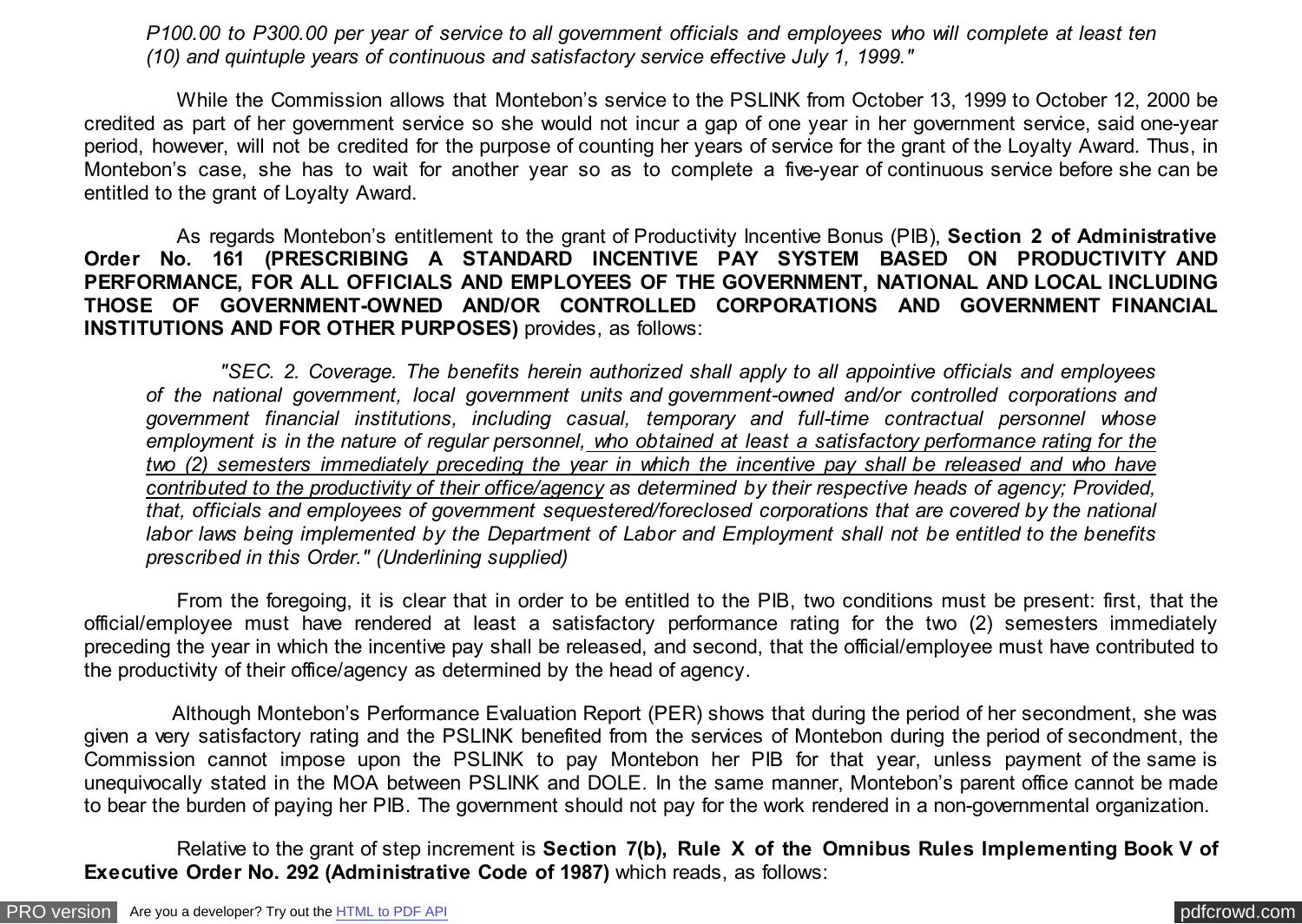*"(b) Length of service incentive which shall be given to an employee who has rendered at least three years of continuous satisfactory service in a particular position and which shall consist of step increments in accordance with the provisions of joint CSC-DBM Circular No. 1, s. 1990." (Emphasis supplied)*

 Corollarily, **Rule III, Section 2 of Joint CSC-DBM Circular No. 1, s. 1990** has provided the criteria for the grant of step increments, as follows:

 *"Section 2. Length of service. A one (1) step increment shall be granted to officials and employees for every three (3) years of continuous satisfactory service in the position. Years of service in the position shall include the following:*

 *"(a) those rendered before the position was reclassified to a position title with a lower or the same salary grade allocation; and*

 *"(b) those rendered before the incumbent was transferred to another position within the same agency or to another agency without a change in position title and salary grade allocation.*

 *"In the initial implementation of step increments in 1990, an incumbent shall be granted step increments equivalent to one (1) step for every three (3) years of continuous satisfactory service in a given position occupied as of January 1, 1990."*

 As can be gleaned from the aforequoted provisions, the length of service required before an official or employee can be granted one (1) step increment shall be three (3) years of continuous satisfactory service in the same position within the same agency.

 Time and again the Commission has ruled that secondment creates no gap in the government service. The Commission has noticed, however, that during the period of Montebon's secondment, as evidenced by her performance evaluation report, she performed the functions of Administrative Officer while in her parent office, her position is that of a Cashier III. Clearly therefore, Montebon failed to meet the conditions for the grant of a step increment. Moreover, since Montebon's secondment to the PSLINK is not valid, she should not be entitled to the grant of a one-step increment.

 **WHEREFORE**, the Commission hereby rules that Erma V. Montebon's secondment from October 12, 1999 to October 13, 2000 bars her from receiving the Loyalty Award, Step Increment and Productivity Incentive Benefit.

Quezon City, JUL 29 2002